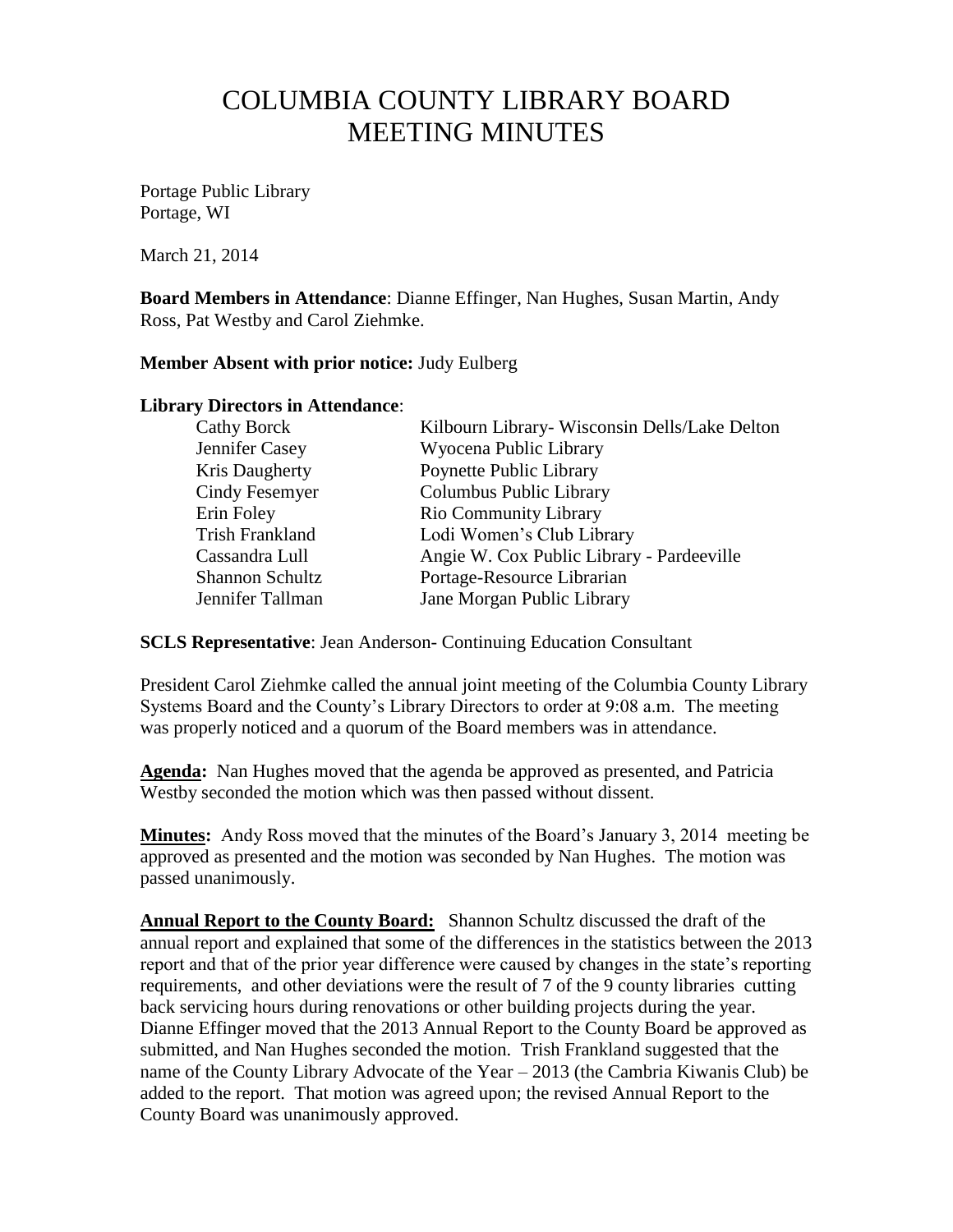**Resource Librarian's Report:** Shannon Schultz said that since this was a joint meeting with the county's library directors, she would let them speak for themselves. She said that the current Strategic Plan will be revised in 2015, and that the Board should consider the approach it wishes to take in developing this long-range plan.

**SCLS Report:** Denise Anton-Wright, who had served as the Public Library Administration Consultant, left SCLC in early March to join the State of Wisconsin's Department of Public Library Development Team, which is a part of the Division for Libraries and Technology. SCLS has decided to not fill the position, but other members of its leadership team will continue to attend the county's Library Systems Board meetings. Jean Anderson, the Continuing Education Consultant reported:

- Annual reports were all completed, and now SCLS will begin working on adjacent county reimbursement requests;
- The SCLS marketing Work Group has decided to take on two new projects; one is youth literacy and the important role that libraries play in supporting/advancing youth literacy. The second is the role that libraries play in job training and job searches. The goal of both is to show how libraries are already supporting the ideals that lawmakers are pursuing at the state level.
- The technology committee has approved the proposal to move e-mail to Microsoft's cloud-based Office 365. All libraries with @scls.lib.wi.us will be affected.
- The LibLine Koha upgrade to release 4.18 is scheduled to begin at 9:00 pm on April 2, but the system should be available the morning of April 3. This is a major upgrade that addresses fines and fee structures. It provides the enhancements necessary for on-line fee payments among other improvements.

**Columbia County Library Advocate of the Year Award:**, Shannon Schultz distributed copies of the advocate nominations prior to the meeting. Sue Martin moved that Lorna Hill, a Columbus Library Board Trustee and advocate be named the System's 2014 Library Advocate of the year. Andy Ross seconded the motion and it was unanimously approved.

**Library Visits:** Dianne Effinger visited the Pardeeville and Wyocena libraries. She was impressed with the makeover in Pardeeville and its new meeting rooms. She also commented on the new colorful children's area and the new lighting. She also enjoyed a visit with the new director. The county nutrition site in Pardeeville has moved into the library, and it is felt that this will increase participation in library programs and in circulation. She reported that she found the Wyocena library very inviting and relaxing with a pleasant atmosphere in a nice community building, with a comfortable children's area.

Nan Hughes said she visited the Kilbourn Library (Wisconsin Dells/Lake Delton) on a Saturday morning and was impressed with the displays at the end of the stacks, and their wide variety on different topics. She also enjoyed meeting with the childrens' librarian and was impressed with the fact that the library had books in Polish and Spanish languages to meet the needs of the community's diverse population. It appeared that the "1,000 Books Before Kindergarten" was very important at this library. The Friends of the Kilbourn Library donated \$500 to the local school district for the purchase of ebooks.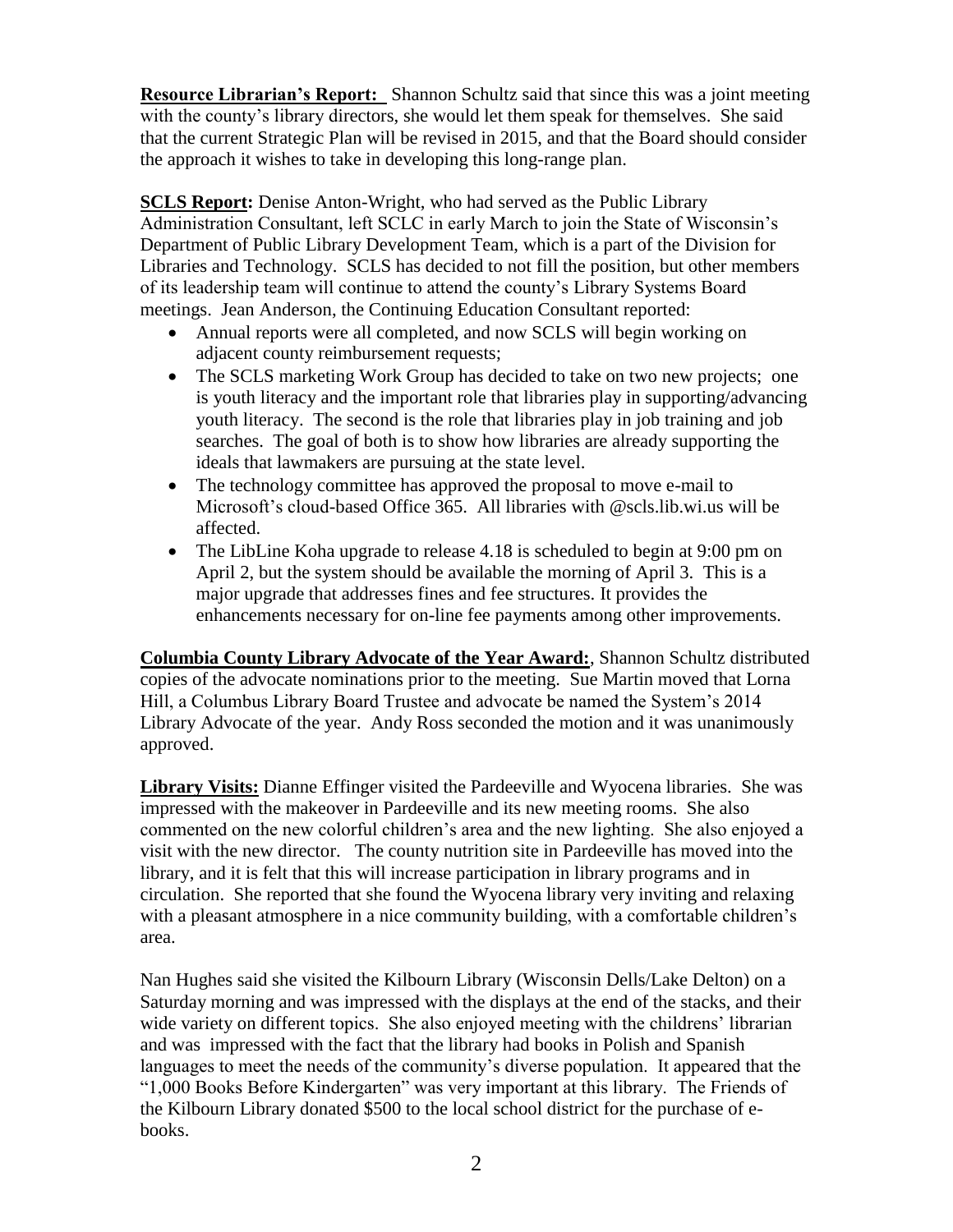Sue Martin visited the Poynette Library where she was excited to see that the library expansion/renovations were well under way, and she bought some raffle tickets that were being sold in a fund raiser.

## **Joint meeting with County Library Directors:**

The first portion of this meeting was the introduction of all in attendance: the library directors and the members of the Columbia County Library Systems Board. Following that, each library director made a brief presentation.

Cathy Borck - **Kilbourn Library Director** (Wisconsin Dells/Lake Delton): The Friends of the Library is considering another remodeling project that would transform a basement room into a program room. The library is gearing up for National Library Day with planning a different event for each day. Those events may include activities such as social media, local artists, Indian ancestry, 'Ready, Set, Go Get Healthy,' story hours and crafts, a 'teen-tween' event, a tumbling story hour, as well as drop-in activities. The library's microfilm collection is being digitized and a data base is being developed. The library also serves as a meal-site host.

Cassandra Lull – **Angie W. Cox Library** (Pardeeville) reported that her library also is a mea-site host. The library recently sponsored "Blind Date with a Book" with a rating system and 21 responses were received. Next week, there will be a Hunger Games event to encourage teens to get back to the library. The newly sited children's area is doing very well, and the staff is gearing up for its summer library programs.

Jennifer Tallman – **Cambria Library:** The library will be partnering with the community for its second Cultural Extravaganza the first weekend in October. The library's long range plan is being revised with an emphasis on building options. The library is the only public building in town that is open all day and has the only WIFI available; as a result, the library has become the meeting venue of choice for the townspeople. The library will be hosting a Smart Money week during which the local bank will hold an identity theft informational program.

Trish Frankland - Co-Director **Lodi Women's Club Library:** The library continues to expand its literacy efforts, and recently celebrated its first 'graduate' of its "1,000 Books Before Kindergarten: program. That resulted in local, and area-wide publicity. The library is trying to optimize its space and is using restroom displays to emphasize the importance of literacy. Lodi is a strong quilting community (both library directors are quilters) and the quilting guild and the library are collaborating on programming. In May, there will be a program on Barn Quilts. Other special events are also on the agenda: special programs during Spring Break week, a master herbalist will do a presentation, and the library teams with the Masonic Lodge and the local food pantry on a blue gill fish fry. The money raised this year will be donated to the library and used to expand its digital program. The food pantry will also benefit because those who contribute two or more non-perishable items to the pantry will get \$1 off the cost of the meal.

Erin Foley – **Rio Community Library:** The library board approved the long range plan which includes additional adult programming to attract more visitors to the library. T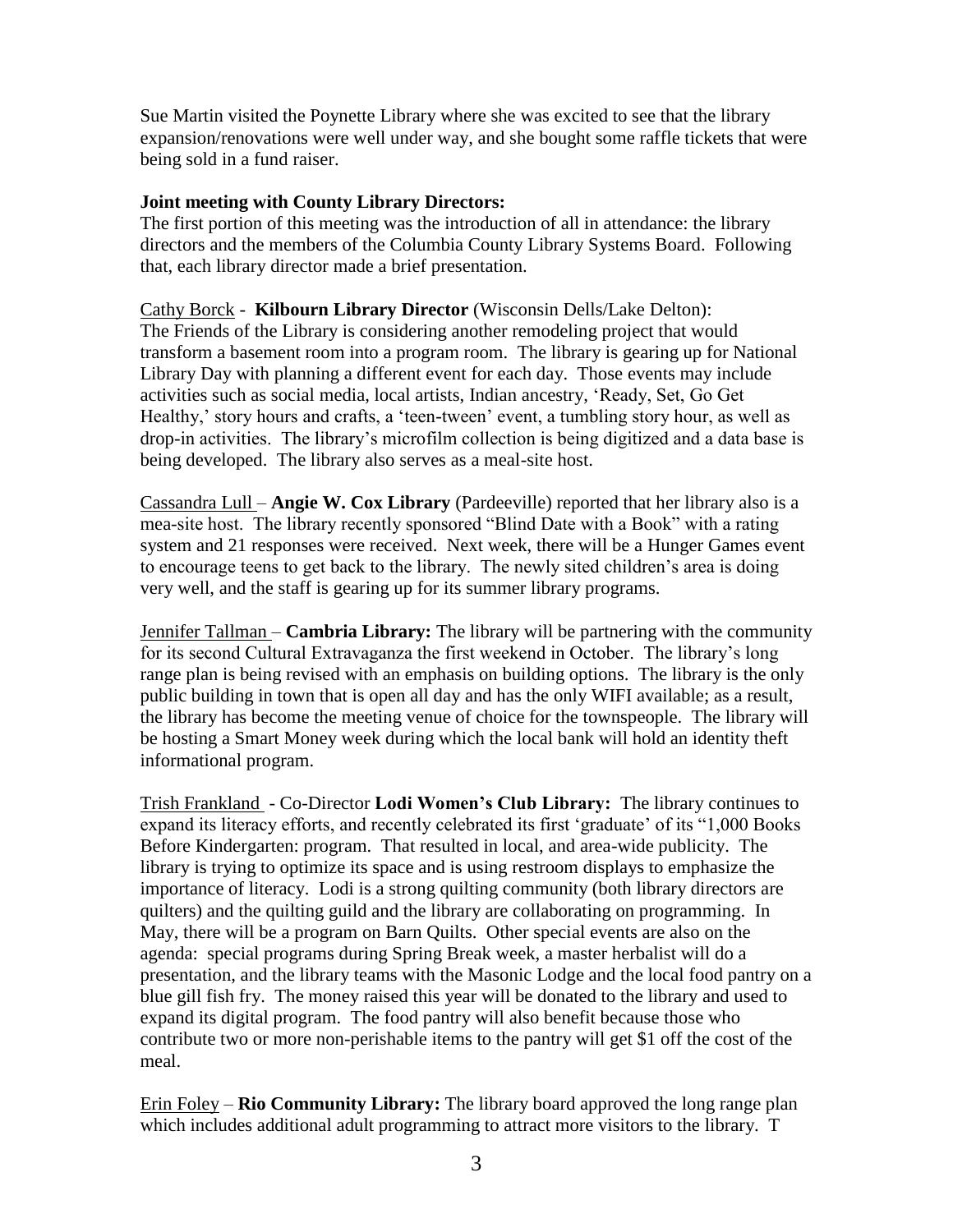he library makes good use of the SCLS movie license and recently had a viewing of 'Frozen.' They received an LSTA grant and used it to purchase magnetic wall boards. The Friends of the Library is going to add cabinets to the meeting room so that the meeting room will provide organized storage space. Ern was recently appointed to the LSTA Board.

Kris Daugherty – **Poynette Library:** The community has been tremendously supportive of the library's expansion/renovation plans and has donated nearly all of the \$100,000 goal. The money has been raised by out-right gifts, raffles and special events. The work on the expansion is well under way, and the community can now begin to see the fruits of their labor. The work should be completed by the first week in June, which coincides with Kris's retirement plans. The search for her replacement is underway.

Cindy Fesemyer –**Columbus Library:** The library has gained color and brightness with its new painting and carpeting, and the building's mechanicals have been up-dated. The library finally has its own parking lot, located right next door; the lot will be connected to the library by a WIFI garden with plantings and seating areas. The cost of the materials for the parking lot was donated by a long-time member of the library board. The local newspaper recently ran an article that explained the role of the library in the community. In recent months, adult programming has doubled, and while fewer children's programs are being offered, attendance at those programs has increased with programming based on the results of an evaluation and assessment of program needs. The library has implemented a new fine structure which includes the elimination of fines on over-due juvenile items coupled with an increase on adult fines (which had not been raised in over 20 – or maybe even more - years!). The Friends are now selling books that have been taken out of circulation, and a 'video play-away' system for children has been purchased. The recently added children's library has been named a reviewer for the Library Journal. The library continues to assess its space needs, and it has been determined that the library's current programs require 9000 square feet, but the facility has only 6200 square feet, and the potential for expansion at the present location is extremely limited. In order to increase the community's awareness of the needs of the library and get it engaged in discussing the library's future, a "Geek Our Library" marketing campaign will be provided in the near future.

Shannon Schultz – **Portage Library:** Shannon mentioned that the newly expanded library is under going some 'growing pains' and issues that were not prevalent in the past; the library expansion has brought in a variety of new 'customers,' and the tough winter the area experienced turned the library into a magnet for a winter-weary community. As a result, new disciplinary practices are being developed and security measures strengthened. Programming for all ages has continued to grow, including more adult-focused events such as 'Eat Well, Columbia County,' chair yoga, and a presentation on essential oils. The library has also begin to sponsor a "Memory Café' for dementia patients and their care givers. The children's programs continue to expand as word –of-mouth advertising grows. Career and resume' services are bring introduced in the library's new tech room, and the library is partnering with Second Harvest. This summer, the library will host a food service program, providing sack lunches for children with the cooperation of local service groups. The USDA reimburses \$3.50 per meal so the community volunteer groups would also benefit from participation.